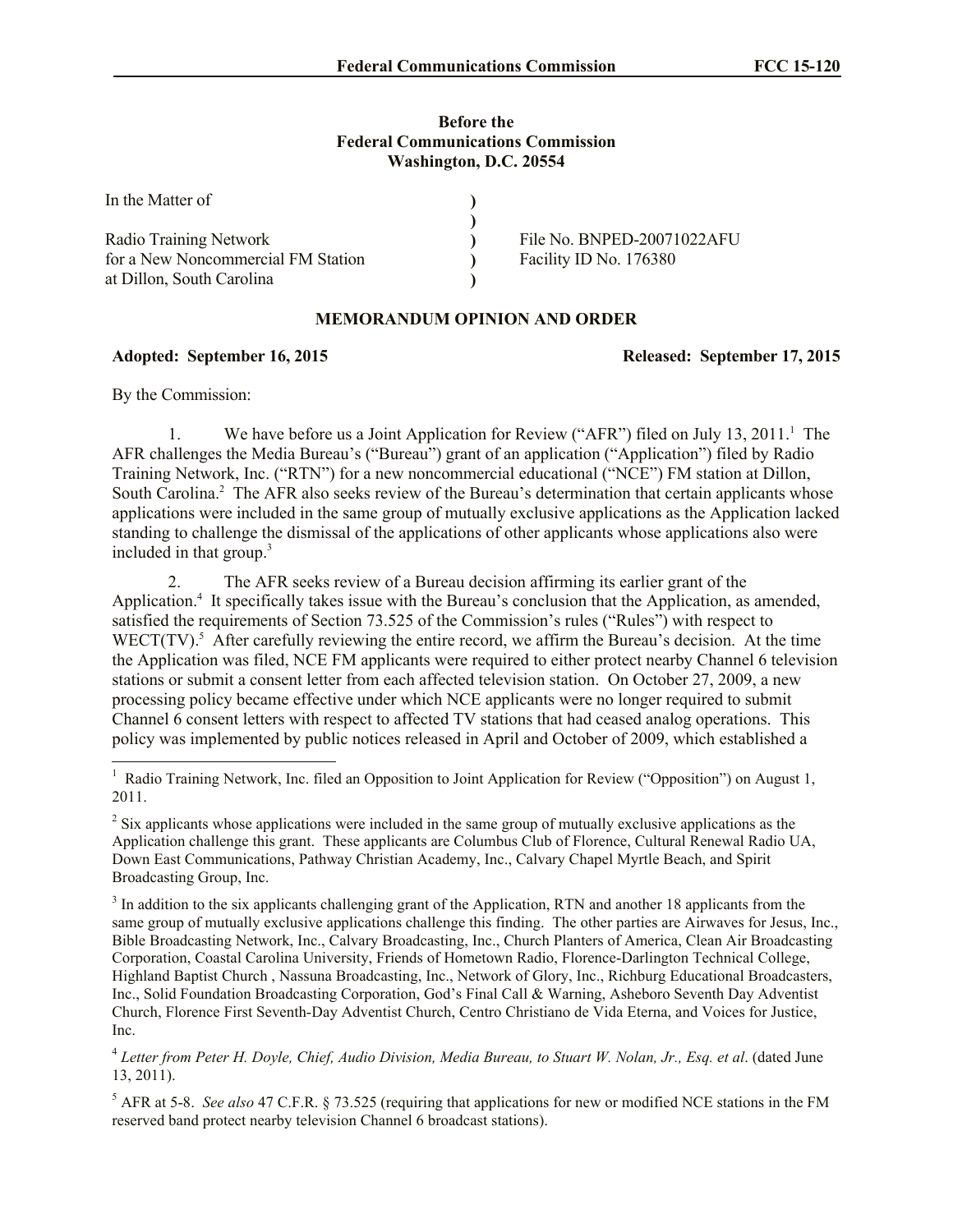clear, fair and transparent process for licensees and applicants to take advantage of the cessation of Channel 6 analog operations.<sup>6</sup> After October 27, 2009, with WECT(TV)'s cessation of analog operations on Channel  $6<sup>7</sup>$  its concurrence was no longer required. The Bureau reasonably declined to take adverse action based solely on the Application's earlier acceptability, when subsequent events – *i.e.*, a change in applicable law and WECT(TV)'s termination of analog operations on Channel 6 – resulted in a fully acceptable application at the time of processing.<sup>8</sup>

3. The AFR also asserts that the Bureau erred in determining that an applicant in a group of mutually exclusive applications lacks standing to challenge the dismissal of the application of another applicant in that group unless it has been given the express authority to do so.<sup>9</sup> We agree with the Bureau's determination that here, the applicants lacked standing to seek reconsideration of the dismissals of the other dismissed applicants, but further note that the Bureau incorrectly stated that an applicant in a group of mutually exclusive applications "can authorize another applicant to challenge the dismissal of its application on its behalf."<sup>10</sup> Standing is not conferred in this manner. Rather, for an applicant in a mutually exclusive group of applications to challenge the dismissal of the application of another applicant in that group, it would need to demonstrate third party standing.

4. Both the Commission and the courts generally disfavor third party standing because it contravenes the basic prudential principle that a party generally "must assert his own legal rights and interests, and cannot rest a claim to relief on the legal rights or interests of third parties."<sup>11</sup> We acknowledge that in certain limited circumstances the courts have permitted the assertion of third party standing.<sup>12</sup> Specifically, the courts have allowed a party to assert the rights of third parties where  $(1)$  the party itself has suffered an injury in fact, thus giving it a sufficiently concrete interest in the outcome of the issue in dispute; (2) the party has a close relation to the third party or parties; *and* (3) there exists some hindrance to the ability of the third party or parties to protect their own interests.<sup>13</sup> This test has not been satisfied here because nothing has hindered the other dismissed applicants from challenging the Bureau's dismissal of their applications.<sup>14</sup> The dismissed applicants have simply taken no action and demonstrated no desire to resurrect their applications.<sup>15</sup>

<sup>9</sup> AFR at 8-9.

 $\overline{\phantom{a}}$ 

<sup>12</sup> *Powers,* 499 U.S. at 410-11*.* 

<sup>13</sup> *Id.* at 411 (citations omitted).

(continued….)

<sup>&</sup>lt;sup>6</sup> See Media Bureau Establishes October 27, 2009, Initial Filing Date for Acceptance of Certain Noncommercial *Educational FM Station Minor Change Applications*, Public Notice, 24 FCC Rcd 12598 (MB 2009); *Media Bureau Provides Guidance to NCE FM Stations Regarding Television Channel 6 Protection Requirements,* Public Notice, 24 FCC Rcd 3916 (MB 2009).

<sup>7</sup> WECT(TV) terminated its analog operations on September 30, 2008. *See* File No. BDTUCT-20080718AOC.

<sup>8</sup> *See HarryCo, Inc. & S. Entm't, Inc.*, Memorandum Opinion and Order and Notice of Apparent Liability, 18 FCC Rcd 23411, 23423 ¶ 26 (2003); *see also BVM Helping Hands*, Memorandum Opinion and Order, 29 FCC Rcd 6464, 6464 ¶ 4, n.14 (2014).

<sup>10</sup> *See Letter from Peter H. Doyle, Chief, Audio Division, Media Bureau, to Stuart W. Nolan, Jr., Esq. et al*. (dated June 13, 2011) n.27.

<sup>11</sup> *Powers v. Ohio*, 499 U.S. 400, 410 (1991) (citations omitted). *See also Instapage Network Ltd.'s Informal Request for Retroactive Bidding Credits,* Order on Reconsideration, 19 FCC Rcd 20356, 20369 ¶ 10 (WTB 2004) (recognizing that third party standing has been generally disfavored by the Commission).

<sup>14</sup> *See, e.g.*, *King v. Governor of the State of New Jersey,* 767 F.3d 216, 244 (3d Cir. 2014)( plaintiffs lacked standing to pursue claims on behalf of their minor clients where they failed to establish that their clients were "hindered" in their ability to bring suit themselves); *Instapage*, 19 FCC Rcd at 20356 (to assert third party standing, petitioner must demonstrate the existence of some hindrance to the absent party's ability to protect its own interest in the matter, and third party standing is not appropriate where nothing has prevented the absent party from pursuing the particular claim at issue). Because we find that the third factor necessary to assert third party standing is not